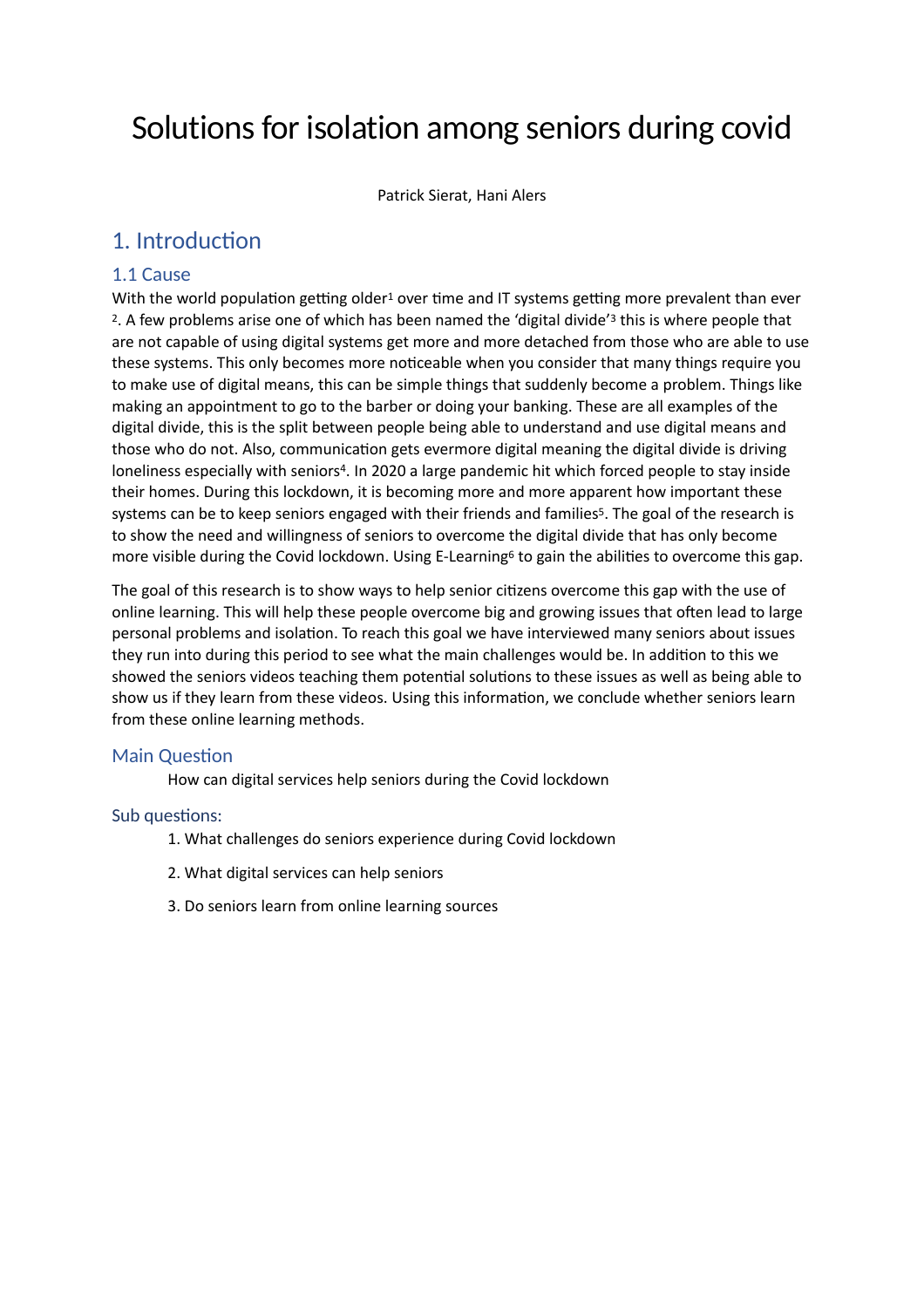## 2. Background research

The research started off with a background research done in two ways. One being a literature review where the other was a research conducted by IT4Senioren, which is a company specialised in teaching seniors how they can use digital means to overcome challenges. During the literature research we investigated how well seniors could learn from e-learning sources as well as other ways to bridge the digital divide. During our research IT4senioren provided us with data about seniors they were working with as well as allowing us to contact these seniors for interviews or other questions.

#### 2.1. IT4Senioren background research

IT4Senioren has done their own research detailing the digital services used by seniors before covid as well as the different systems they were interested in. We based part of our survey on the data from this research.

#### 2.2. Background about E-learning for seniors

At the start of our research we have looked at literature discussing two major subjects, the first being internet use by senior citizens and the digital divide, and the second being E-learning.

- <span id="page-1-1"></span><span id="page-1-0"></span>A. **Internet use/digital divide:** from the research in this part it is clear that the overall impact of the internet as a communication/information gathering tool is very positive and helps seniors stay more active both mentally and physically  $78$  $78$ . this is however only possible when they reach all the pillars of the digital divide, mainly the motivational and skills access are an issue with a lot of senior citizens<sup>[9](#page-7-8)</sup>. Another big issue that keeps people away from getting full access to digital means is the price of many digital devices leading people that don't see the full use of technological  $mean<sub>510</sub>$  $mean<sub>510</sub>$  $mean<sub>510</sub>$ .
- <span id="page-1-7"></span><span id="page-1-6"></span><span id="page-1-5"></span><span id="page-1-4"></span><span id="page-1-3"></span><span id="page-1-2"></span>B. **E-learning:** There are many possible ways to reach seniors with online learning, one of these being gaming. This is an option that is still very rarely used when considering seniors. However, there is an interest from the seniors, but most games are developed for younger people and for this reason do not take their interests, needs, and abilities in mind<sup>[11](#page-7-10)</sup>. When it comes to E-learning focused on seniors it is important to note that they have different motivations and needs then the students that are often referenced in E-learning research. Such being the need for personal help whenneeded both in the use of the digital platform as well as the subject itself  $1213$  $1213$ [.](#page-7-12) From the research done for E-learning done in japan<sup>14</sup>[,](#page-7-13) a few things stand out. The seniors have a desire for a different reward system due to the reward having to come from the study itself rather than after the study. From the seniors that did not complete the course most actually noted that they simply didn't have enough time.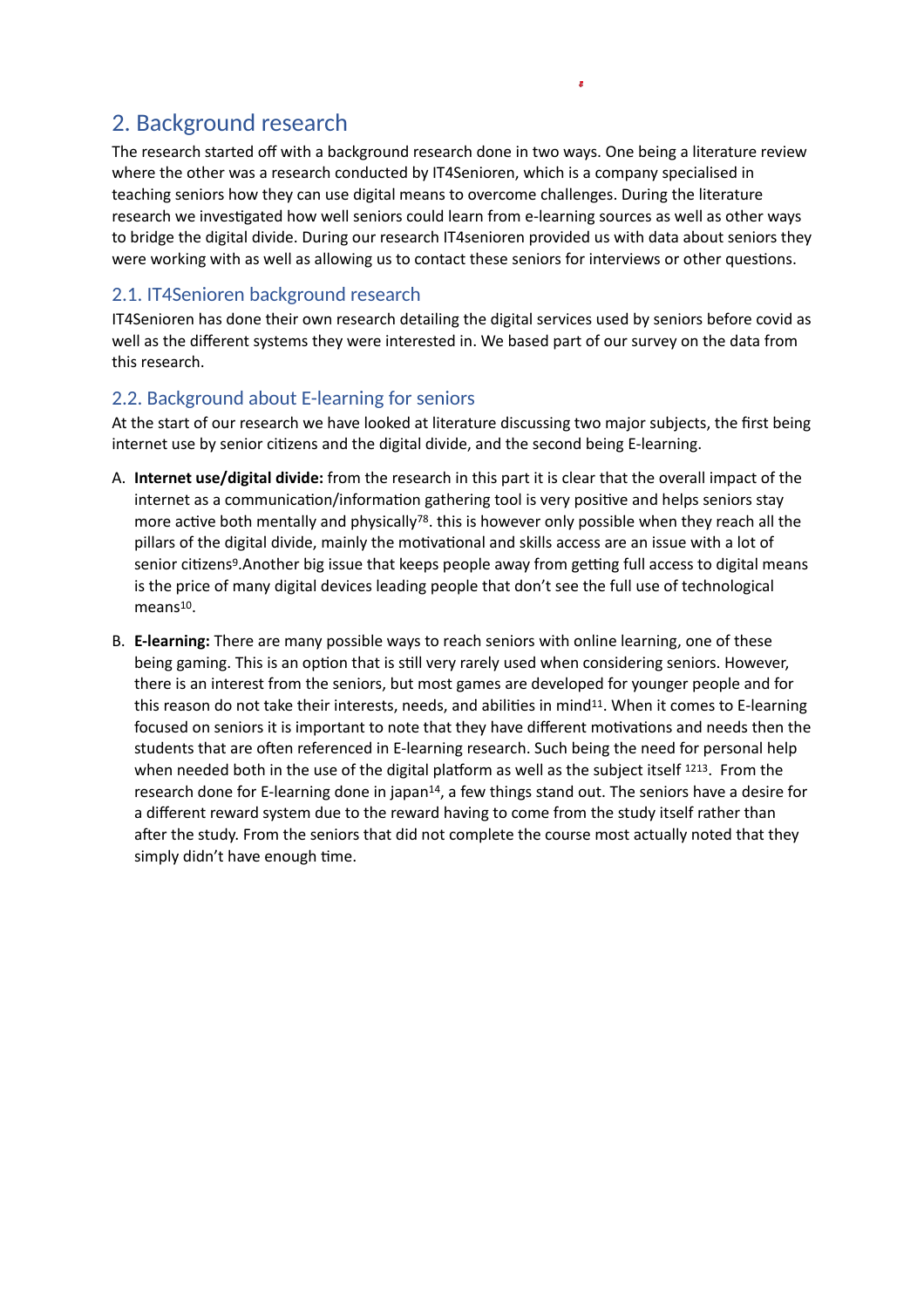## 3. Challenges seniors experience during covid lockdown

#### 3.1. Methodology

As covid started to cause a lockdown we reached out to seniors to figure out the issues they were experiencing to be better capable of focussing these issues in the rest of the research. The interviews were structured around the data collected by IT4Senioren in their past research which allowed us to focus the interviews on shopping and contact with relatives as well as asking about other challenges. From this data collected it was clear that the main issues were the shopping and contact with relatives. For this question we interviewed 23 seniors, we asked them largely closed questions with an open question at the end so they could voice their other concerns.

#### 3.2. Shopping

The first issue we questioned the seniors about, out of the 23 seniors we interviewed, 16 did their own shopping before the start of the Covid lockdown. This clearly shows that most of the seniors can do the shopping by themselves. Another little yet surprising detail that can be found with one of the seniors already doing their shopping online.

However, when looking at the data in Figure 1 from during the Covid lockdown only 7 of the seniors said they did their own shopping. A lot of these being taken over by people getting helped by family or friends, with this statistic shooting up to 10 from the 3 it was at before the lockdown. In addition, the amount of seniors using online options went up to 3 from 1 before. From this data we can conclude that where the seniors are still physically able to do the shopping they no longer do, most likely out of fear for the virus which of course is most lethal to seniors.



Figure 1 – Change in grocery shopping behaviour amongst seniors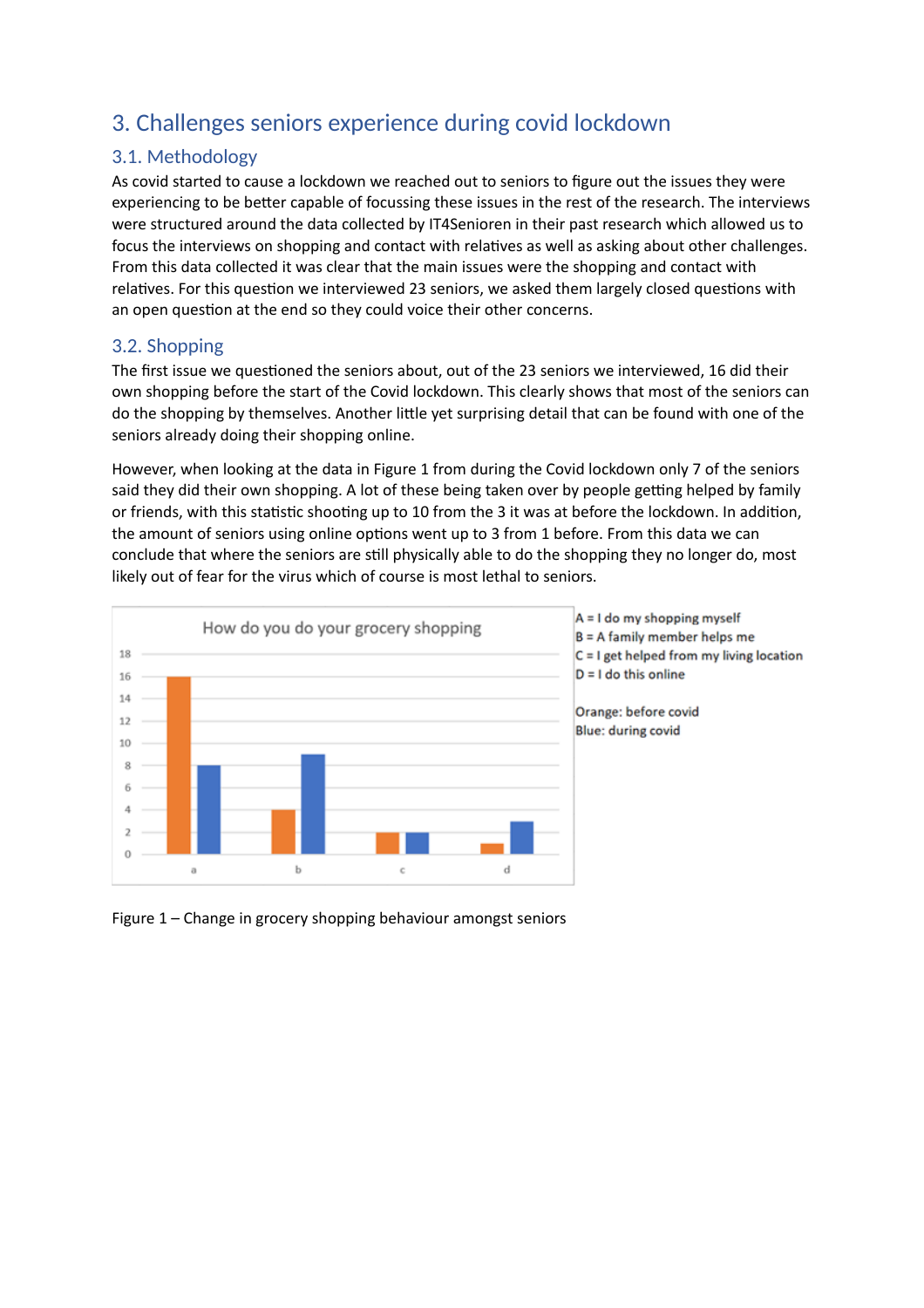#### 3.3. Contact with family members

Another issue that was clear from the start of the research was the contact with family members, this being made difficult by the lack of personal interaction. This being instated to protect the health of these seniors, to verify if this were an issue the seniors experienced and not just one, we thought they would we asked them in the questionnaire. Out of 23 people interviewed, 5 stated they did have a lot of trouble staying in contact with family. Another 11 seniors also indicated they had some trouble maintaining this contact. Meaning that in total 17 seniors had some kind of difficulties.

Another thing that stood out clearly was that none of the interviewed seniors for whom their family did shopping noted to have much trouble regarding loneliness. This could be something to remember even after the lockdown is over as loneliness amongst seniors is a prevalent issue in the world in general.

After this question we asked whether they were making increased use of digital devices during this crisis, to see if we could find a connection between those who did and those who didn't and their ability to stay in contact with relatives. What was instantly clear looking at these results is that all but one of the seniors that had a lot of trouble maintaining contact did not make more use of digital means. Where the far majority of those who did increase their digital device usage had little to no issue maintaining contact. This very shows how the usage of digital devices allows seniors to feel connected even when physical interaction is not possible.

From doing this survey we were able to conclude that indeed shopping was the main issue closely followed by contact with family and relatives. With these being such large issues it is very important to find a solution to these as soon as possible.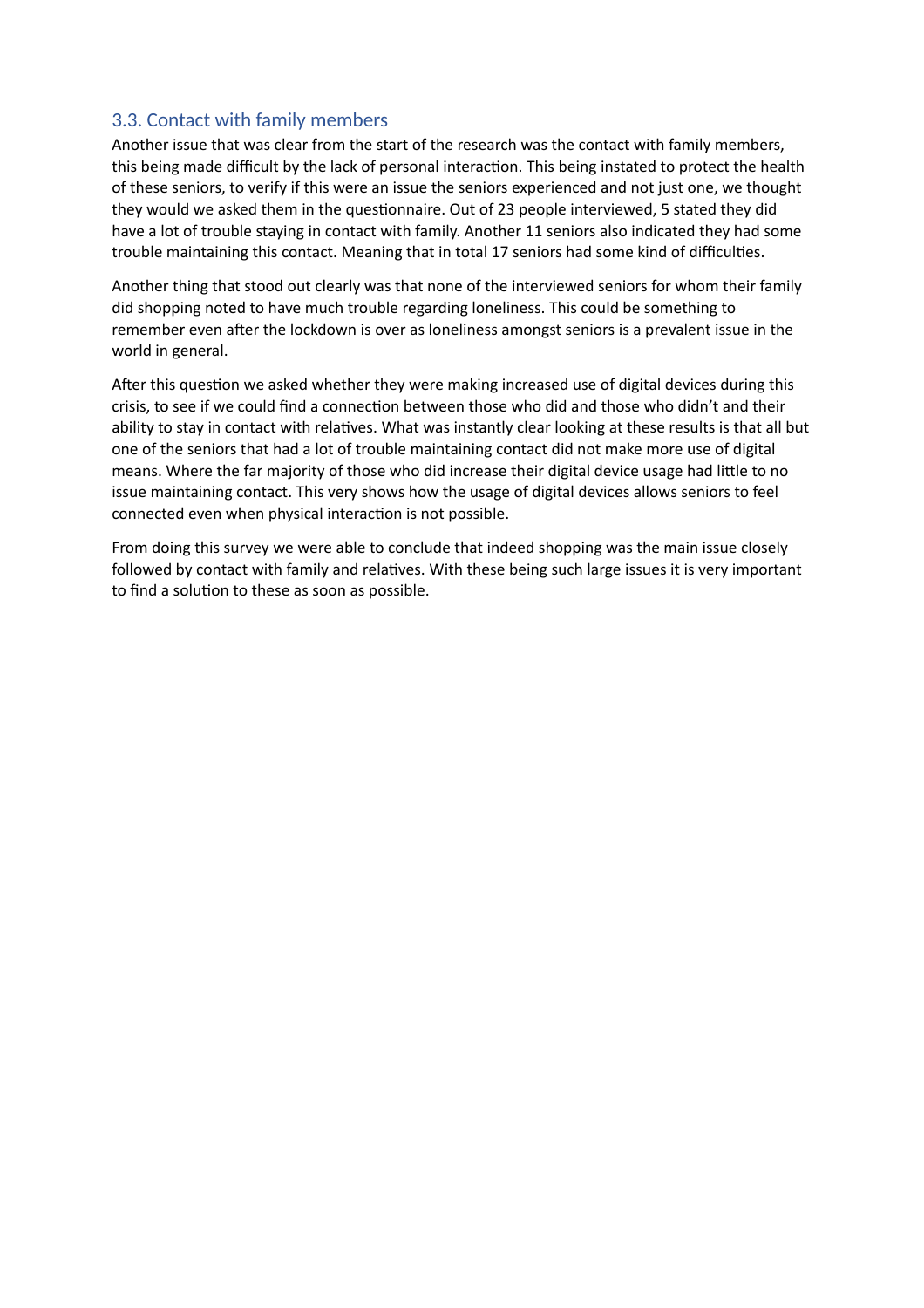## 4. Potential solutions

#### 4.1. Methodology

Now that we have identified what major issues seniors are experiencing during this lockdown it is important to have a look at what digital services are already available to solve these issues. To do this we had a brainstorm session with three experts in the fields of IT and Seniors. During this session many potential solutions have been discussed and here are the primary ones that were applicable to the article.

#### 4.2. Shopping

<span id="page-4-0"></span>For shopping, a lot of options are available with these days almost every grocery store in the Netherlands having an online shop. However, being able to use these platforms is the hard part. Luckily, there are learning resources available to teach about the options. Such as SeniorWeb [15](#page-7-14) however this is also something that would be teachable in an E-learning course or by being shown how-to by a family member.

#### 4.3. Contact with family members

As reflected in the results from the questionnaire digital means can help seniors stay in contact with their family members. This can be done with either a mobile device or personal computer, on mobile devices apps such as Whatsapp can allow for basic communication. However, over these extended periods of time people might want to have more direct or personal contact. A good option for this is video calling, however video calling is a skill that is not very often mastered by seniors. There are E learning resources available for this, these are in the form of written guides<sup>[16](#page-7-15)</sup>, or E-learning videos such like those provided by IT4Senioren.

#### <span id="page-4-1"></span>4.4. Social media and online entertainment

<span id="page-4-2"></span>To combat boredom there are many applications that can help, such as digital games described in the article Investigating narrative in mobile games for seniors<sup>17</sup>[A](#page-8-0)nother option are social media, there are many of these: Facebook, Instagram, and Twitter, all having a different audience. By looking at the demographics on each of the platforms it quickly becomes visible that Facebook is the most popular platform for senior citizens. Facebook however is known for something else then being a social medium, which is the amount of fake news. To push this back Facebook introduced the verification mark which is a blue V next to certified accounts. This is not a fail proof system however it will give a solid indication of whether an account real and information shared by it is to be believed. This mark however is not worth anything unless the seniors are informed about the existence and meaning of this mark.

From these discussions we have concluded that there are many possible solutions however the main challenge is reaching the seniors themselves with these. As we must maintain a safe distance from these seniors the only way we see fit is online learning, in the next chapter we will be looking at how realistic online learning for seniors is.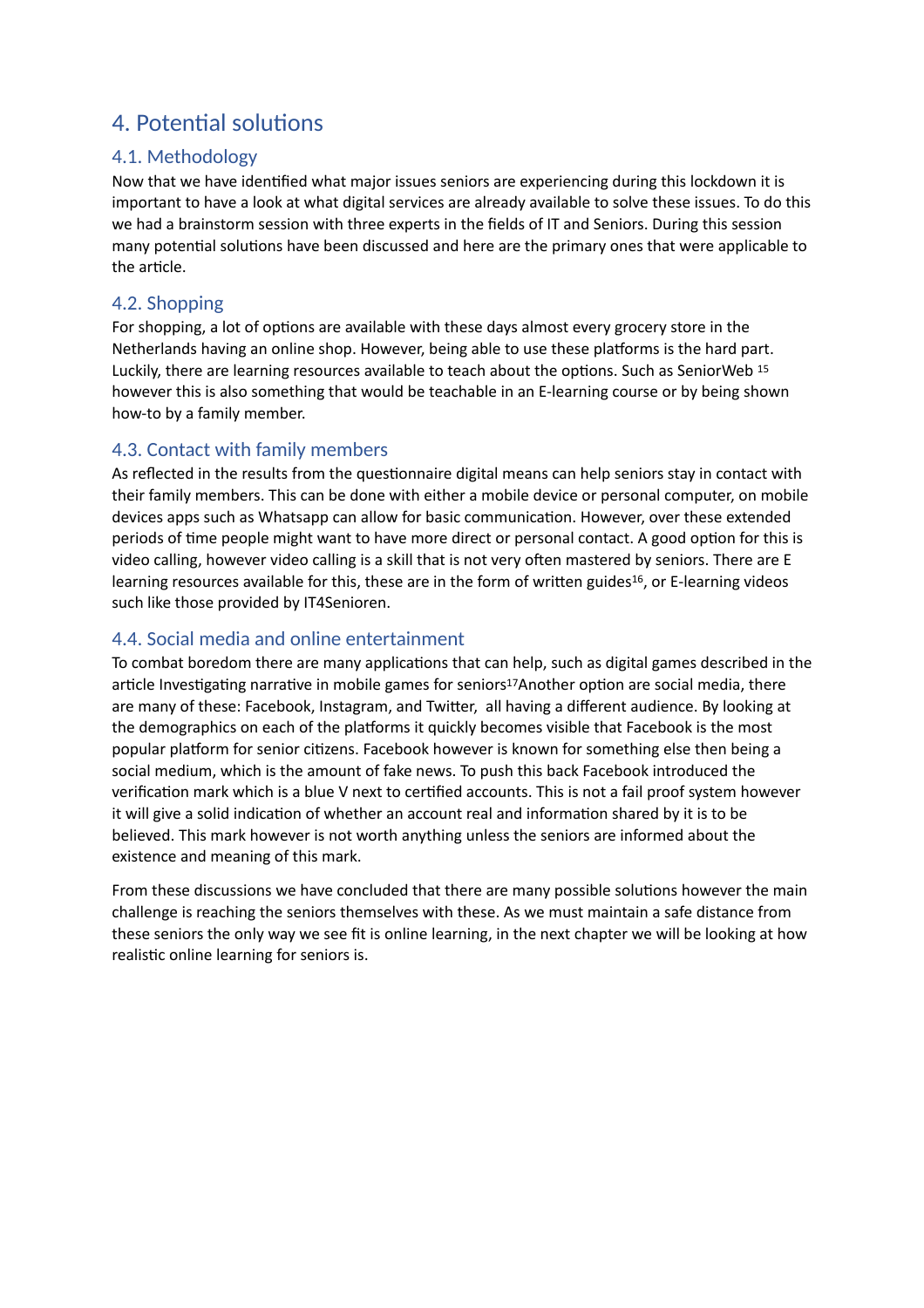## 5. Do seniors learn from online learning source?

#### 5.1. Methodology

For the main part of our research, we made videos aimed at teaching seniors to complete tasks needed to overcome current issues and bridge the digital divide. To test how well these worked we made use of a 2-part survey. When seniors participated in the research, they would fill in the first part of the survey after which we would give them time to watch IT4Senioren E-Learning content. After this we would ask them to fill in the second part of the survey in which they would describe their experiences with the course as well as if they used the information given in the course.

#### 5.2. Before the videos

From the interviews before showing the videos it became clear that many of the seniors had not, yet video called with only 4 of the 17 seniors having video called before. All the ones that had already used video calls had done this using Skype, with one also being experienced using WhatsApp.

A surprising number of seniors had done online grocery shopping before. With one third of the seniors having done this before. Most of them having done this with Albert, this makes sense as this is the most well-known service created by a popular household name being Albert Heijn.

#### 5.3. After the videos

After watching the video's we asked the participants whether they learned from the videos these results allowed us too see if this was an effective strategy to reach seniors.

When asking the seniors whether the videos were clear and understandable a very decisive 77% said this was the case as seen in Figure 3. However, the real question was whether they would be able to implement the knowledge they learned. So, when interviewed a week later as seen in Figure 2 when asked 65% of the seniors had either video called or done online shopping. With the majority of these noting they could do so with ease. This is a clear indication that when shown the right content senior can learn from E-learning resources. The tricky part however is getting the right content to the right people.

From the ones that did not use the information, four said they did not understand the video's. This was already visible in the first question. However, what was also visible was that one of the seniors simply did not have the resources necessary to do either video calling or online shopping. The average on this might be higher due to a lot of the questionnaires being done over WhatsApp, which means the seniors had to have access to a mobile phone.





Figure 2 – Seniors that used the information Figure 3 – Seniors that understood the video's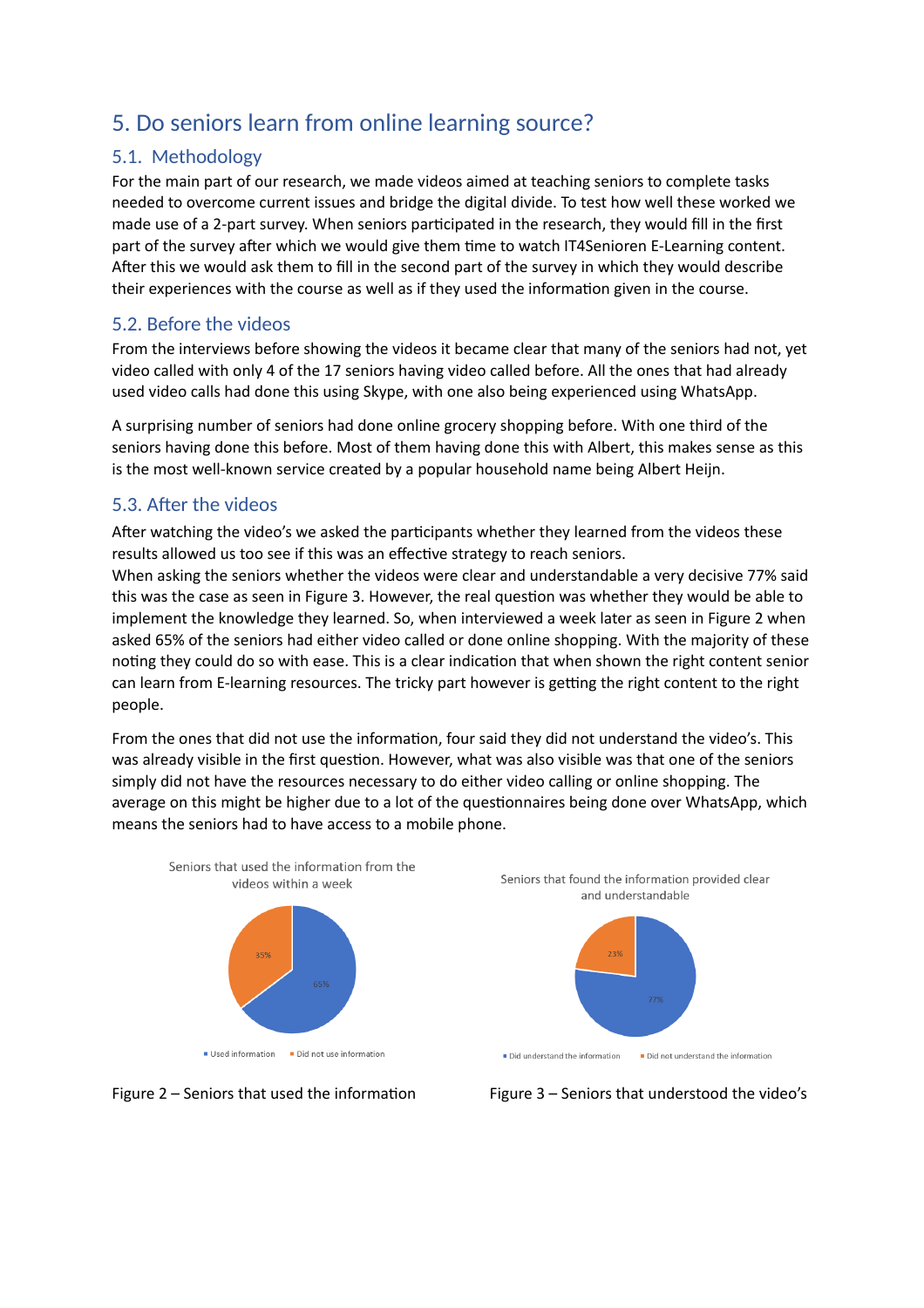## 6. Conclusion and future directions

#### 6.1. What are challenges seniors experience during Covid lockdown

From the interviews we had done it was clear there were two primary challenges experienced during the covid lockdown.

- 1. Shopping
- 2. Contact with family members

To solve this, big steps can also be taken as only one of the interviewed seniors made use of online shopping. This is the reason why the research proceeds to focus primarily on increasing this group to solve this issue. The arguably more challenging of the two issues, however, is the contact with family members. Where people can no longer have events with much of the family it is clear that many struggle with this.

#### 6.2. What are digital services that can help seniors

To help seniors solve these before mentioned challenges we have noted multiple services that are able to help. Most grocery stores have an online shopping service which with some practice many seniors can use. This would largely solve the issue of shopping however, a big challenge is getting this information to the seniors. Contact with family is trickier as services such as whatsapp and social media are able to help this will never fully be able to replace in person contact. Which is why we conclude that the best option for this are video calling services. These allow seniors to stay in contact with family in a much more personal way than messaging or normal calling.

#### 6.3. Do seniors learn from online learning sources

From the results of chapter three it becomes apparent that seniors can learn from online video resources when given a reason to do so. However, the hardest part is getting the content to the seniors, due to them having a small online presence. Another thing these results show is the motivation which most seniors to test what they had just learned with only one of the seniors saying that they had just not gotten to using the information a week after being shown the video's.

#### 6.4. How can digital services help seniors during the Covid lockdown

After looking at the results of the questionnaires we are able to define a couple issues that seniors struggle with during this Covid crisis. With the most prevalent of these being loneliness and not being able to be with family/friends. Followed by grocery shopping and boredom.

There are services that can help these seniors however, the hardest part is teaching them how to use these. Which is what E-Learning videos such as those made by IT4Senioren are especially useful for. From the research we were able to see almost 65% of seniors using the learned information within a week of learning this.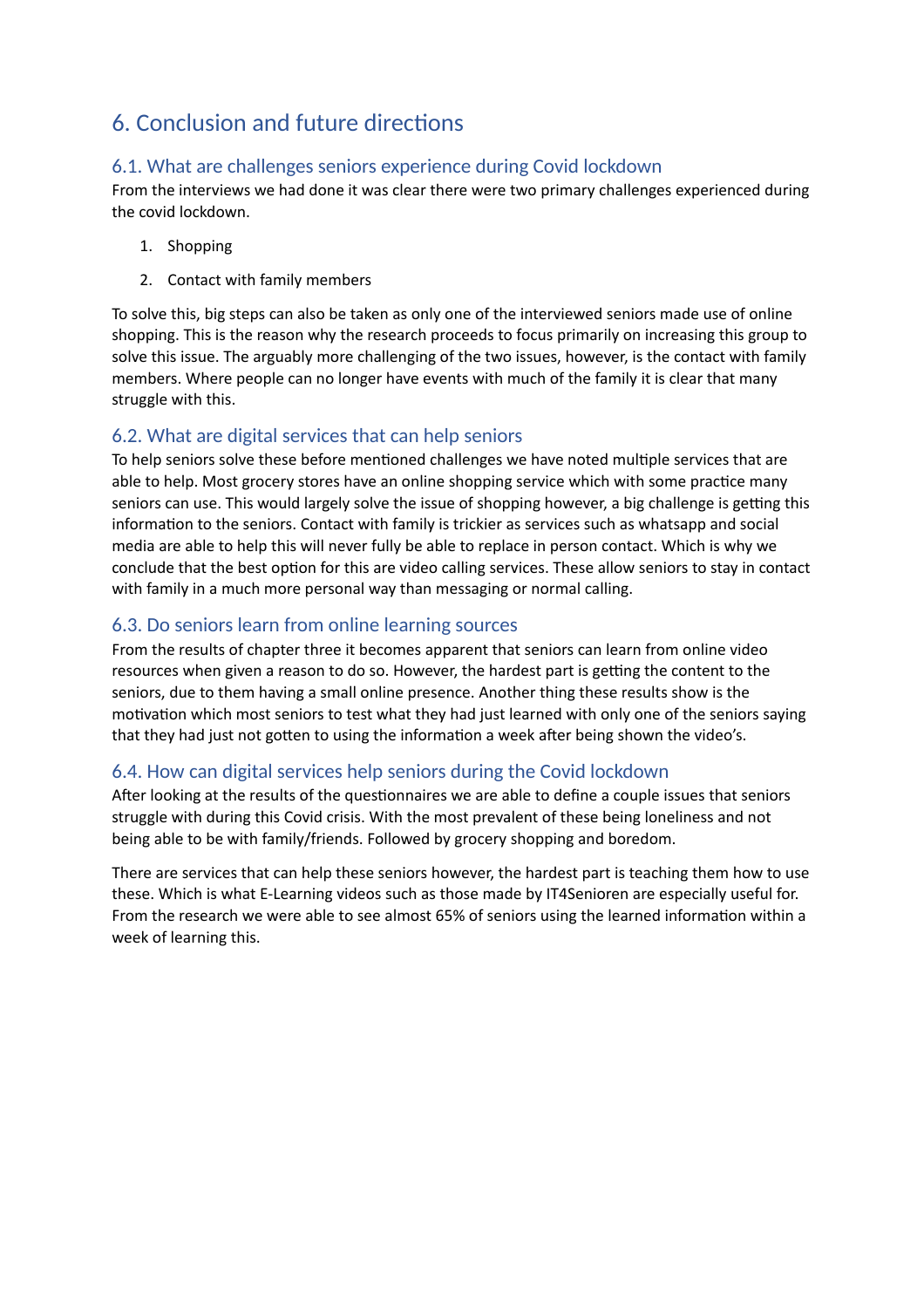# References

<span id="page-7-0"></span> UN. (z.d.). Ageing. United Nations. Geraadpleegd 2 augustus 2020, van https://www.un.org/en/sections/ [1](#page-0-0) issues-depth/ageing/

#:~:text=Globally%2C%20the%20population%20aged%2065,11%20in%202019%20(9%25).

<span id="page-7-1"></span> United Nations. (z.d.). The Impact of Digital Technologies. Geraadpleegd 2 augustus 2020, van https:// [2](#page-0-1) www.un.org/en/un75/impact-digital-technologies

<span id="page-7-2"></span>[3](#page-0-2) van Dijk, J. A. G. M. (2006). Digital divide research, achievements and shortcomings. Poetics, 34(4–5), 221– 235. https://doi.org/10.1016/j.poetic.2006.05.004

<span id="page-7-3"></span> Digital Divide 'a Matter of Life and Death' amid COVID-19 Crisis. (2020, 11 juni). United Nations. [https://](https://www.un.org/press/en/2020/sgsm20118.doc.htm) [4](#page-0-3) [www.un.org/press/en/2020/sgsm20118.doc.htm](https://www.un.org/press/en/2020/sgsm20118.doc.htm)

<span id="page-7-4"></span><sup>[5](#page-0-4)</sup> Li, H. O.-Y., & Huynh, D. (2020). Long-term social distancing during COVID-19: A social isolation crisis among seniors? Canadian Medical Association Journal, 192(21), E588. https://doi.org/10.1503/cmaj.75428

<span id="page-7-5"></span>Hetzner, S. (2014). Personalisation and Tutoring in e-Learning – The Key for Success in Learning in Later Life. [6](#page-0-5) eurodl. https://eurodl.org/index.php?p=special&sp=articles&inum=5&article=626

<span id="page-7-6"></span> Farkiya, R., Tiwari, D., & Modi, N. C. (2018). A Study on Impact of Internet Usage on Quality of Life of Senior [7](#page-1-0) Citizens. Jaipuria International Journal of Management Research, 4(2), 52. https://doi.org/10.22552/jijmr/ 2018/v4/i2/177076

<span id="page-7-7"></span> Czaja, S. J., Charness, N., Fisk, A. D., Hertzog, C., Nair, S. N., Rogers, W. A., & Sharit, J. (2006). Factors predicting [8](#page-1-1) the use of technology: Findings from the center for research and education on aging and technology enhancement (create). Psychology and Aging, 21(2), 333–352. https://doi.org/10.1037/0882-7974.21.2.333

<span id="page-7-8"></span>[9](#page-1-2) van Dijk, J. A. G. M. (2006a). Digital divide research, achievements and shortcomings. Poetics, 34(4–5), 221– 235. https://doi.org/10.1016/j.poetic.2006.05.004

<span id="page-7-9"></span>10van Deursen, A. J. A. M., & van Dijk, J. A. G. M. (2018). The first-level digital divide shifts from inequalities in physical access to inequalities in material access. New Media & Society, 21(2), 354–375. https://doi.org/ 10.1177/1461444818797082

<span id="page-7-10"></span>11Hyunjeong Kim. (2015). Content Needs and Suitability Research of Elderly Users on Smart TV - Focusing on Interviewing Elderly Users regarding contents and tasks on smart TV -. Journal of Digital Design, 15(1), 97–108. https://doi.org/10.17280/jdd.2015.15.1.010

<span id="page-7-11"></span>12Bakaev, M., Ponomarev, V., & Prokhorova, L. (2008, July). E-learning and elder people: Barriers and benefits. In 2008 IEEE Region 8 International Conference on Computational Technologies in Electrical and Electronics Engineering (pp. 110-113). IEEE.

<span id="page-7-12"></span><sup>13</sup>Hetzner, S., & Leen, E. A. (20[13](#page-1-6)). Personalisation and tutoring in e-Learning–The key for success in learning in later life. European Journal of Open, Distance and E-learning, 16(2).

<span id="page-7-13"></span><sup>14</sup>Githens, R. P. (2007). Older adults and e-learning: Op portunities and barriers. Quarterly Review of Distance Education, 8(4), 329.

<span id="page-7-14"></span> SeniorWeb. (2020, 22 april). Boodschappen doen via internet. Geraadpleegd op 4 juli 2020, van https:// [15](#page-4-0) www.seniorweb.nl/artikel/boodschappen-doen-via-internet

<span id="page-7-15"></span> Videobellen met whatsapp . (2019). Geraadpleegd op 6 juli 2020, van https://www.hoewerktdeapp.nl/ [16](#page-4-1) whatsapp/hoe-werkt-het/kun-je-videobellen-met-whatsapp/

#:~:text=Om%20een%20WhatsApp%2Dvideo%2Doproep,inkomende%20WhatsApp%2Dvideo%2Doproep.